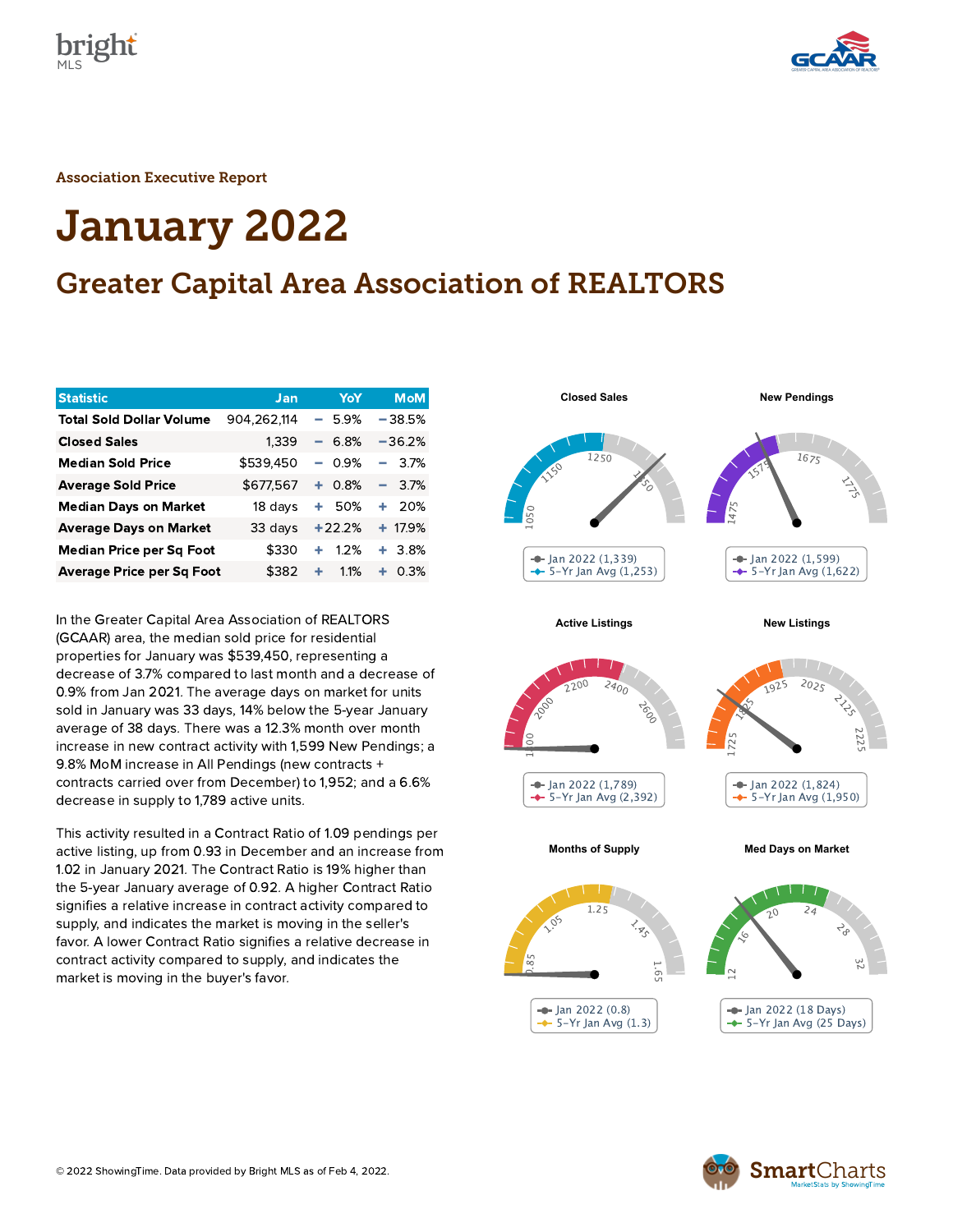



#### Closed Sales





#### New Pendings



## Jan 2022 vs. Jan 2021 YoY % Change Greater Capital Area Association of REALTORS (GCAAR) Montgomery County, MD Washington D.C. Jan 2022 -20 -10 0

#### Closed Sales vs. New Pendings



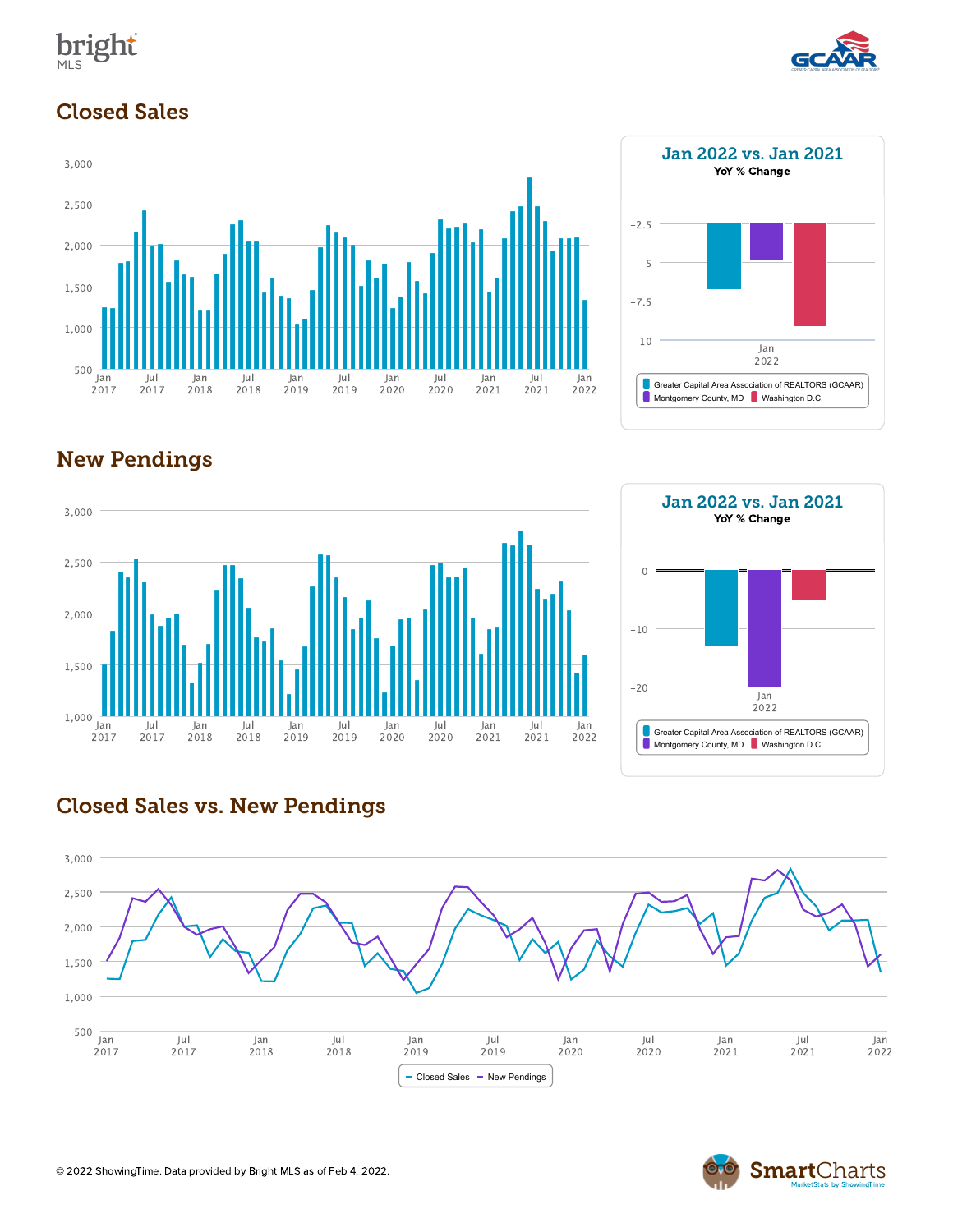



#### Median Sale Price





#### Average Sale Price





#### Median vs. Average Sale Price